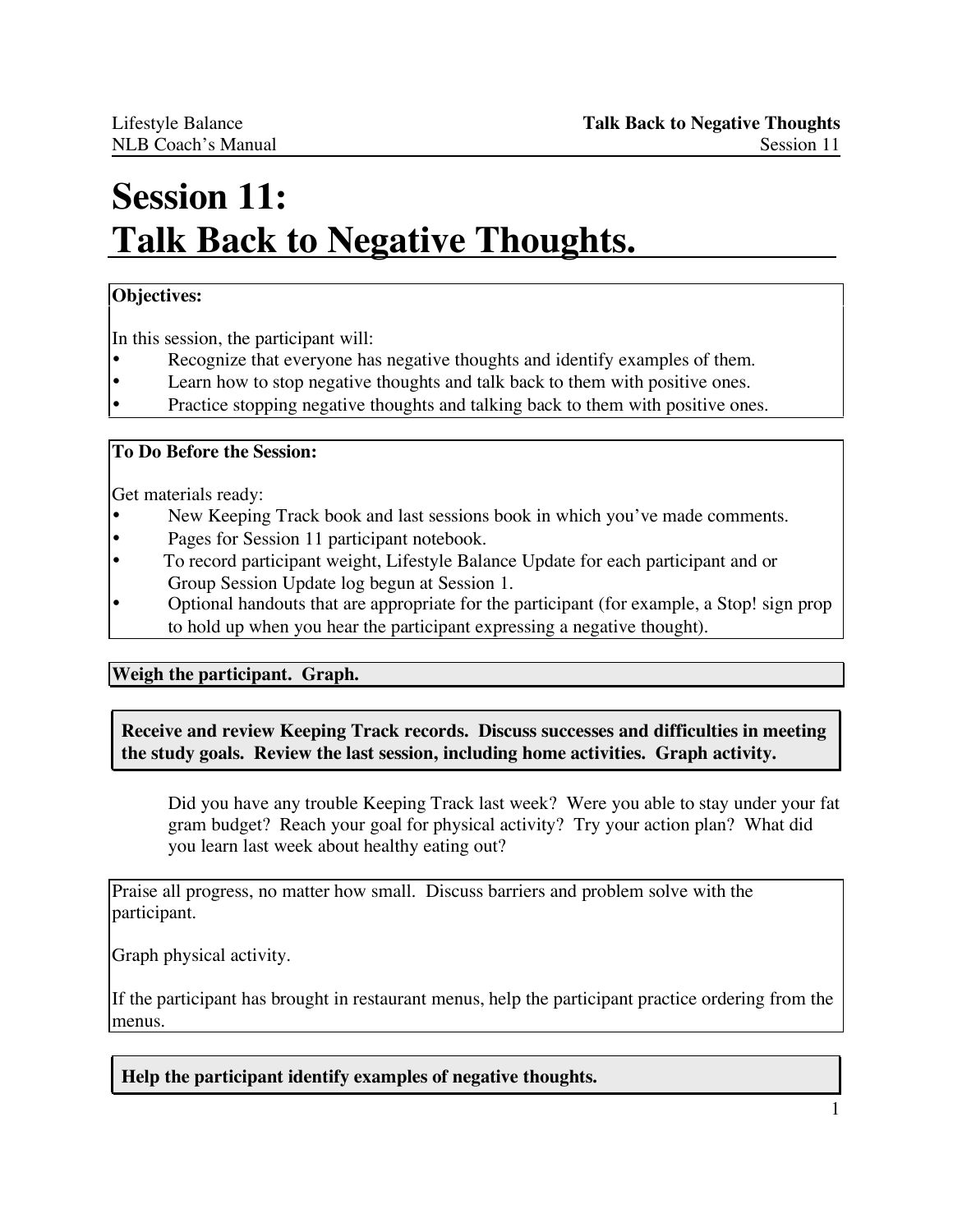Today we're going to talk about stopping negative thoughts.

### **Everyone has negative thoughts at times. These negative thoughts can lead you to overeat or be inactive. Then afterwards you may feel even worse about yourself. A vicious cycle of self-defeat can result.**

For example, suppose you came home after a hard day at work. You think to yourself, "I'm tired of working so hard. I'm sick of being in Lifestyle Balance. I can never eat what I want." This negative thought might lead you to eat some potato chips. And then you think, "I did it again. I'll never lose weight." Next, you're discouraged and go on to eat more of them.

**Sometimes we aren't aware we are having negative thoughts.** Negative thinking becomes such a habit for most of us that we tend to believe and act on our negative thoughts without even hearing them.

**The goal of this session is to help you hear your negative thoughts and teach you to talk back to them.**

#### **Here are some common examples of negative thoughts.**

Review each category and the example(s) on the work sheet, then ask a question or two to get the participant thinking about his or her own experience with negative thoughts.

# **1. Good or Bad Thoughts.**

These thoughts divide the world into:

- Good and bad foods;
- Seeing yourself as a success or failure;
- Being on or off the program.

Sometimes this is called "all or nothing" or "light bulb" thinking (either on or off) with nothing in between.

Example: "Look at what I did. I ate that cake. I'll never be able to succeed in the Lifestyle Balance Program."

- Do you have some foods you consider "good," and some foods you consider "bad?"
- What happens when you eat a little of what you consider to be a "bad" food?
- Can you think of some problems with considering a food "bad?"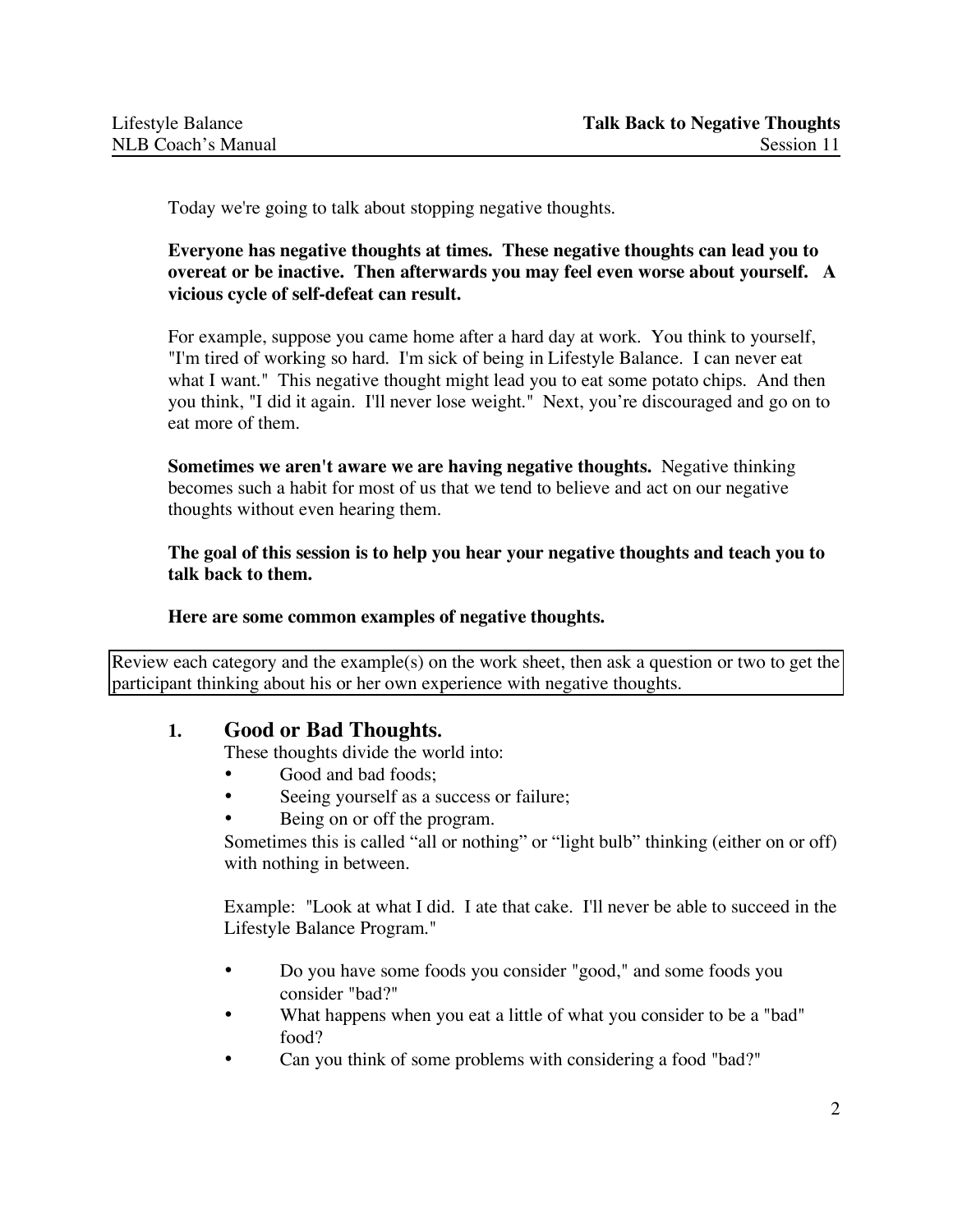## **2. Excuses (or Rationalizations)**

These thoughts **blame something or someone else for our problems.** We act as if they have so much power that we have no choice but to overeat or be inactive. **We don't mean to go off the program, but we "can't help it."**

Example: "I don't have the will power." "I have to buy these cookies just in case company drops in."

• Can you think of a time when you bought some high-fat/calorie food "for someone else"? Did they really need the food, or do you think you used them as an excuse to buy the food for yourself?

# **3. Should Thoughts.**

These thoughts **expect perfection.** Of course, no one is perfect, so SHOULD thoughts are a **set-up for disappointment**. They also **lead to anger and resentment** because "should" assumes that someone is standing over us, forcing us to do what we don't want to do.

Example: "I should have eaten less of that dessert."

- What kind of things do you think you "should" or "should not" do to lose weight and be more active?
- What do you expect yourself to do perfectly (for example, selfmonitoring)? What happens when you expect perfection of yourself? How do you feel? How does it affect your future decisions and choices?

# **4. Not As Good As Thoughts.**

These thoughts **compare ourselves to someone else** and then **blame ourselves for not measuring up.**

Example: "Mary lost two pounds this week, and I only lose one."

- Do you compare yourself to someone else? Who?
- How does comparing yourself to that person affect you? How does it make you feel? How does it affect your decisions and choices about eating and being active?

### **5. Give Up Thoughts.**

These thoughts **defeat ourselves.** They **often follow the other kinds of negative thoughts.**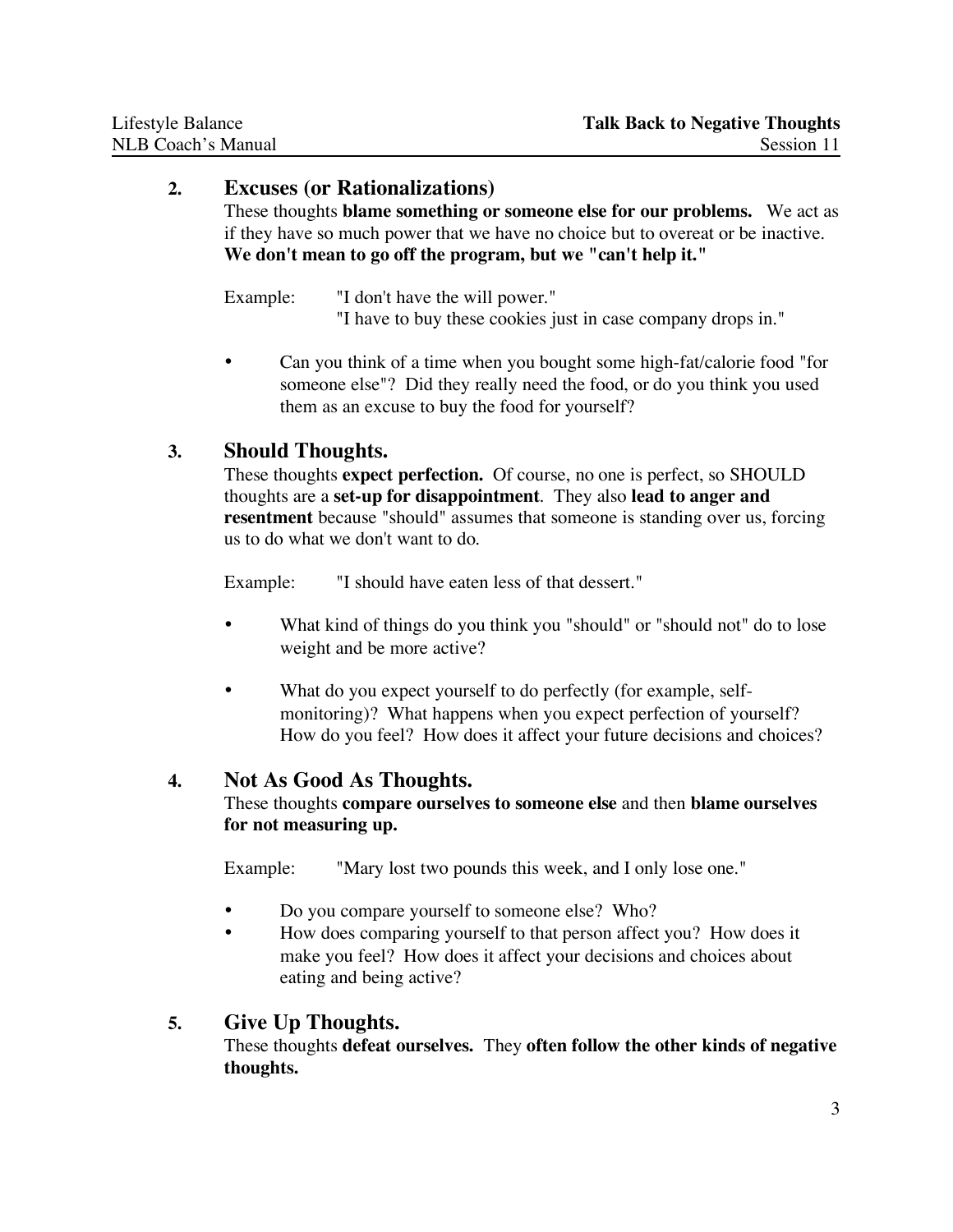Example: "This program is too hard. I might as well give up."

• Do you ever want something good to eat and think, "I'm sick of this Lifestyle Balance program"?

#### **Explain how to talk back to a negative thought.**

**Once you are aware of a negative thought, you can "talk back to it."** Here's how:

- 1. First, **catch yourself** having the negative thought. Ask yourself, "Is this thought moving me forward or bringing me down?" As soon as you're aware of a negative thought, say to yourself, **"I'm doing it to myself."**
- 2. Then **imagine shouting "STOP!" to yourself.** Picture a **huge, red stop sign.** *[You may want to hold up the STOP! sign prop at this point.]* The stop sign is so big that it takes up all the room in your mind. This should startle you and get rid of the negative thought.
- 3. **Talk back with a positive thought.** No matter how effectively you've stopped a negative thought, it will probably return again in a similar situation because it has become a habit for you. So it's important to **begin to build a new habit: positive thinking.** After you stop a negative thought, talk back to it with a positive one.

Review the categories and the examples on the work sheet, making the following points.

- 1. **Good or Bad:** Talk back with **Work Toward Balance.** Don't expect perfection of yourself, but don't indulge yourself either. Work toward an **overall balance.**
- 2. **Excuses:** Talk back with **It's Worth a Try.** Instead of looking for something or someone else to blame, why not give yourself a chance? Try something. You just might succeed.
- 3. **Should:** Talk back with **It's My Choice.** You are in charge of your eating and activity. No one else is responsible for your choices or standing over you with unrealistic expectations.
- 4. **Not As Good As:** Talk back with **Everyone's Different.**
- 5. **Give Up:** Talk back with **One Step at a Time.**